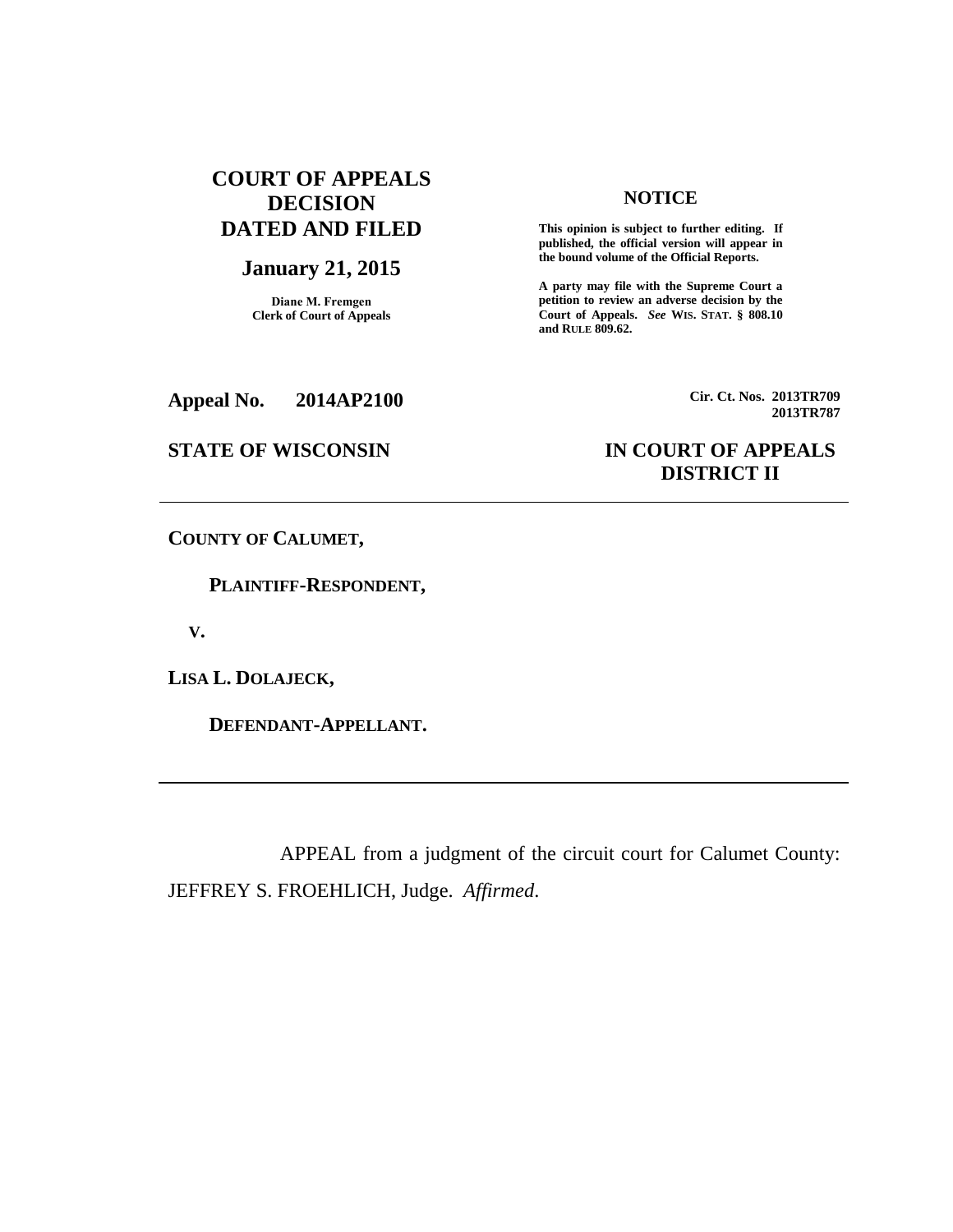**The REILLY, J.**<sup>1</sup> Lisa Dolajeck appeals her conviction for operating a motor vehicle while intoxicated (OWI). Dolajeck argues that police did not have reasonable suspicion to stop her vehicle and that the officer's failure to make a videotape recording of the events leading up to her arrest warranted dismissal of the charges against her. We affirm Dolajeck's conviction.

## **BACKGROUND**

¶2 Calumet County Deputy Sheriff Denny Galipo was operating his patrol car shortly after 2:00 a.m. when he observed a vehicle driven by Dolajeck "drift" about one foot over the center line of the two-lane highway on which it was traveling. The vehicle then drifted right until both passenger-side tires were on the white fog line before traveling left again, crossing one half-foot over the center line, and then drifting back to the right fog line "with a back-and-forth motion." Galipo decided to pull over the vehicle on the suspicion that Dolajeck might be impaired or falling asleep.

¶3 Following a "short conversation," field sobriety tests, and a preliminary breath test, Dolajeck was arrested for drunk driving. Neither Dolajeck's driving nor her interactions with Galipo up to the time of her arrest were videotaped. Galipo later testified that he had mistakenly pressed the "zoom button" on his patrol car's camera rather than the record button when he observed her cross the center line. Although a veteran law enforcement officer, Galipo was new to patrol duties in Calumet County and had only finished field training within the previous week.

 $\overline{a}$ 

<sup>&</sup>lt;sup>1</sup> This appeal is decided by one judge pursuant to WIS. STAT.  $\S 752.31(2)$  (2011-12). All references to the Wisconsin Statutes are to the 2011-12 version unless otherwise noted.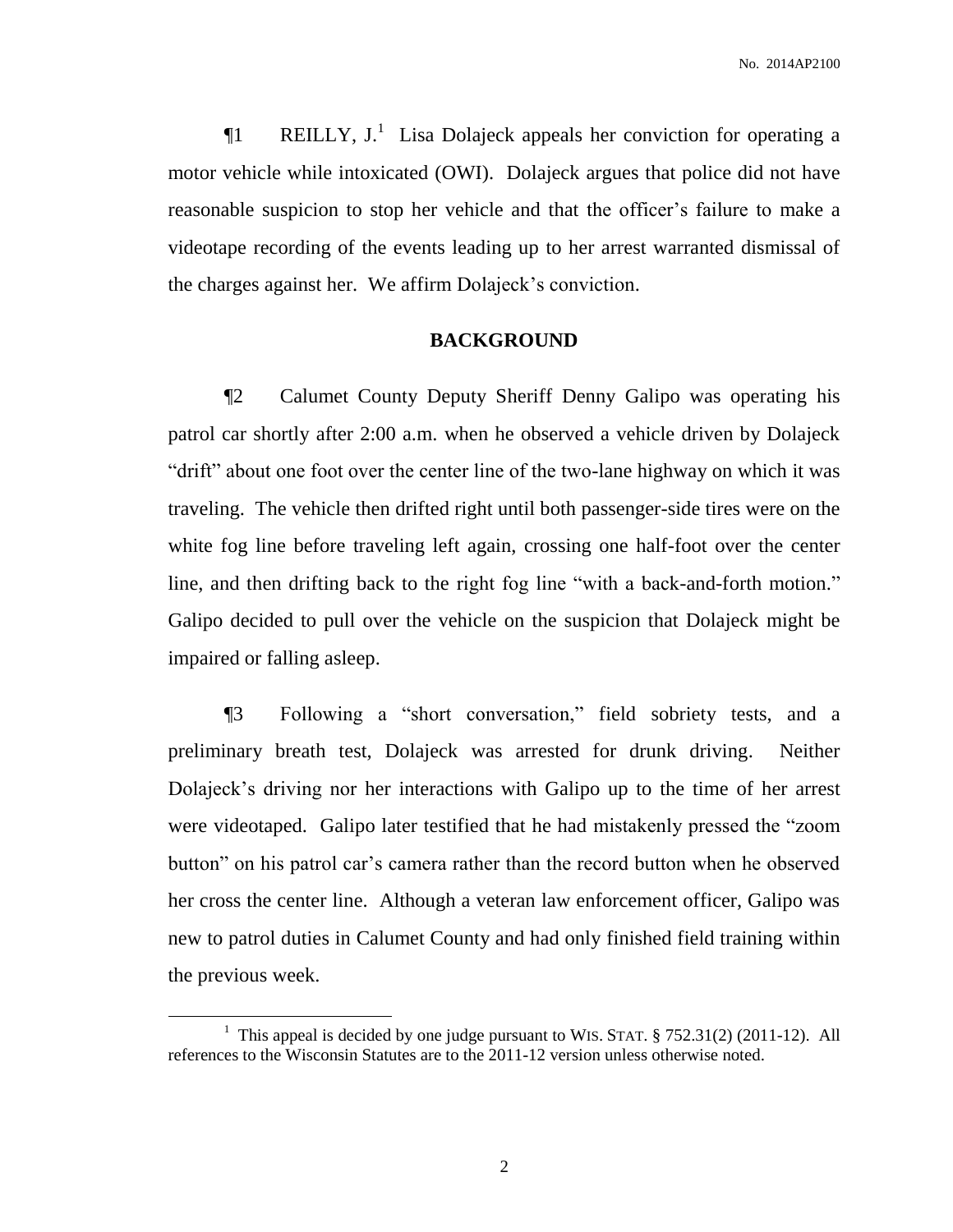¶4 Dolajeck filed a motion to dismiss on the basis that Galipo did not have reasonable suspicion that a crime was being committed to justify the stop of her vehicle and that the absence of a recording deprived her of evidence material to her defense in violation of due process. The court denied the motion, finding that Galipo had reasonable suspicion to investigate the reason for the lane deviations made by Dolajeck's car and that the failure to make a recording prior to the arrest did not violate Dolajeck's due process rights. Dolajeck subsequently pled no contest to the OWI charge. Dolajeck appeals.

## **DISCUSSION**

¶5 As a threshold matter we must consider whether by pleading no contest to a noncriminal charge, Dolajeck waived her right to appeal the denial of her motion. *See County of Ozaukee v. Quelle*, 198 Wis. 2d 269, 275, 542 N.W.2d 196 (Ct. App. 1995). She argues that we should exercise our discretion to decide the merits of her case for many of the same reasons that we declined to apply the waiver rule in *Quelle*. *See id.* at 275-76. The County does not address any of Dolajeck's arguments regarding waiver. Accordingly, we decide Dolajeck's appeal on its merits.

### *Reasonable Suspicion*

¶6 A law enforcement officer may stop a person for the purpose of conducting an investigation if the officer reasonably suspects a traffic violation has occurred or will occur. *State v. Popke*, 2009 WI 37, ¶11, 317 Wis. 2d 118, 765 N.W.2d 569. The test for reasonable suspicion is objective and requires that an officer be able to point to "specific, articulable facts and reasonable inferences from those facts" to support the stop. *State v. Waldner*, 206 Wis. 2d 51, 56, 556 N.W.2d 681 (1996) (citation omitted). Whether an officer has reasonable

3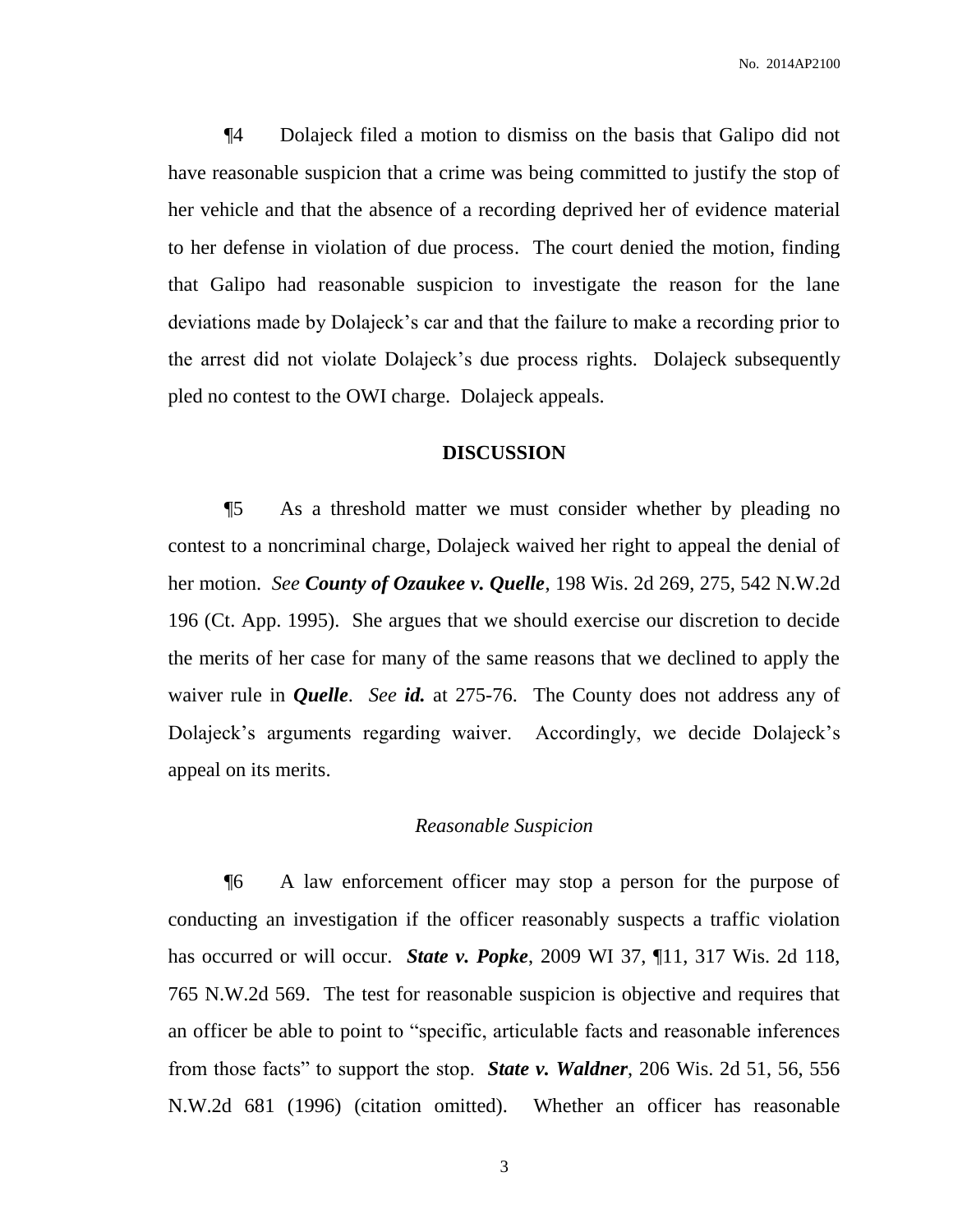suspicion to support a lawful traffic stop is a question of constitutional fact. *Popke*, 317 Wis. 2d 118, 10. We review the circuit court's findings of fact for clear error, but review de novo the application of those facts to constitutional principles. *Id.*

¶7 Dolajeck's primary challenge to her stop focuses on the fact that as there were no "other vehicles approaching from the rear" per WIS. STAT. § 346.13(1), there was not reasonable suspicion to stop her due to her vehicle's lane deviations. She also contests the court's finding that the lane deviations provided reasonable suspicion that she was driving while intoxicated, relying on **State v. Post**, 2007 WI 60, **[120-21, 301 Wis. 2d 1, 733 N.W.2d 634, where our** supreme court stated that "weaving within a single lane … alone" could not support an officer's reasonable suspicion of intoxicated driving. We reject Dolajeck's arguments as well as her challenge to Galipo's credibility regarding his observations of her driving behavior. *See State v. Flynn*, 92 Wis. 2d 427, 437, 285 N.W.2d 710 (1979) (credibility of police officers testifying at suppression hearings are determined by the circuit court).

¶8 The driving at issue was not a simple matter of Dolajeck moving from one lane to another without concern for whether she was cutting off another driver nor did it solely concern her weaving within her own lane of traffic. Galipo observed Dolajeck drift over the center line of a highway into the lane for oncoming traffic by about one foot, drift back to the edge of the other side of her lane, drift again one-half foot over the center line, and drift back to the extreme edge of her lane before he decided to stop her. The driving at issue concerned Dolajeck failing to control her vehicle sufficiently such that she could prevent it from drifting into the lane for oncoming traffic, thereby violating WIS. STAT. § 346.13(3). In addition, these specific, articulable facts gave rise to a reasonable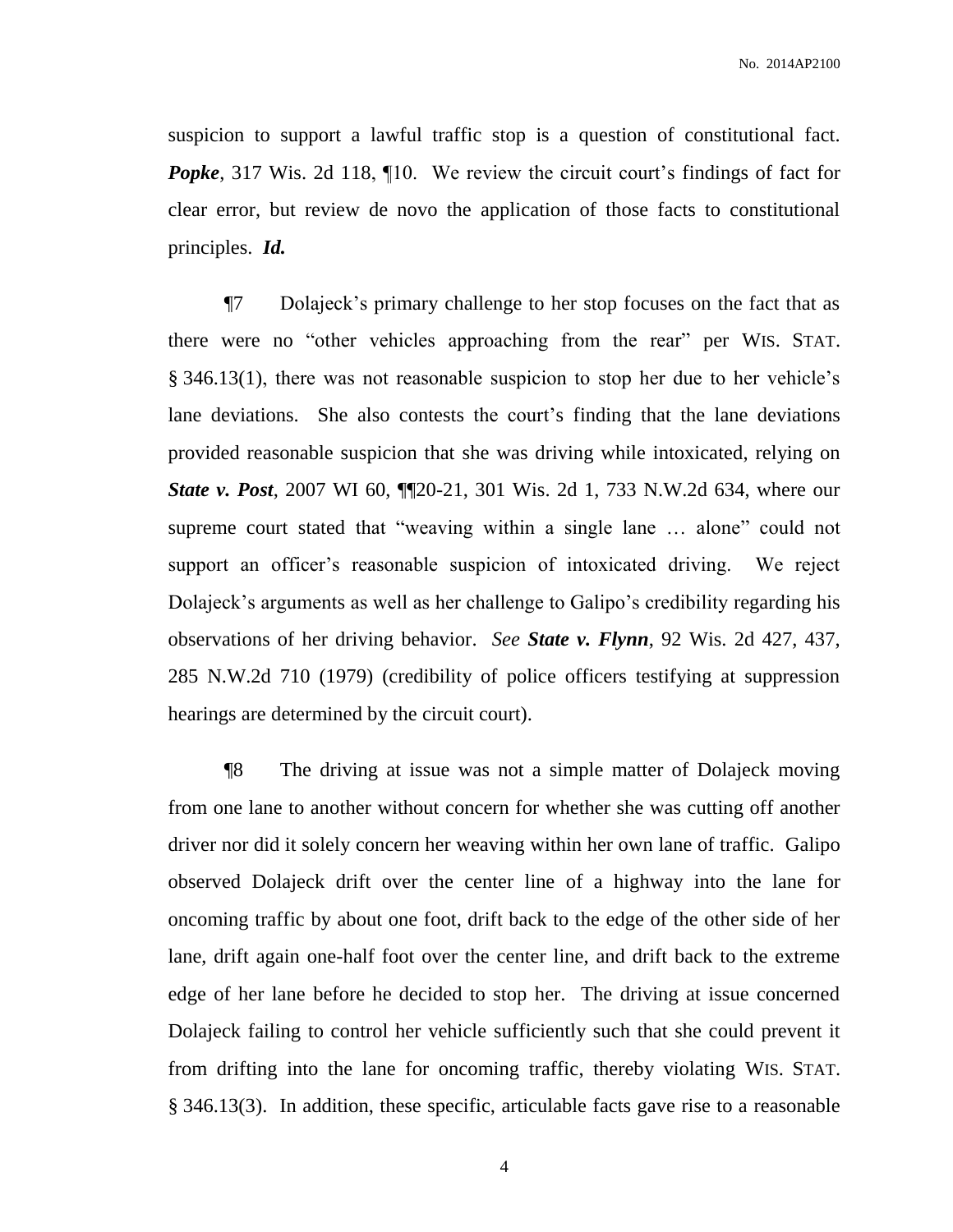inference that Dolajeck was impaired to the extent that her condition warranted further investigation as to whether she was driving while intoxicated in violation of WIS. STAT. § 346.63. The court properly found reasonable suspicion for the stop.

## *Failure to Videotape*

¶9 Dolajeck next argues that Galipo's failure to make a videotape recording of the events prior to her arrest requires either dismissal of the charges or suppression of the evidence regarding the traffic stop, preliminary breath test, field sobriety tests, and blood alcohol test. We disagree.

¶10 Dolajeck mistakenly equates Galipo's failure to make a recording with the failure to preserve evidence. Absent a statutory requirement or other mandatory duty, police have no duty to create documentary evidence and the failure in this case to make a recording is, at best, a topic for the defense's crossexamination of Galipo.<sup>2</sup> Even where such a duty to record exists, the failure to record does not automatically trigger evidence suppression or the more drastic remedy of dismissal. *See, e.g.*, *State v. Jerrell C.J.*, 2005 WI 105, ¶57 n.14, 283 Wis. 2d 145, 699 N.W.2d 110. Dolajeck points to no cases on point to support her argument that the failure to make a videotape recording of a traffic stop mandates the dismissal of charges or suppression of evidence. Dolajeck's argument fails legally and logically.

 $\overline{a}$ 

 $2 \text{ This is not a case in which the police destroyed evidence—the evidence never existed.}$